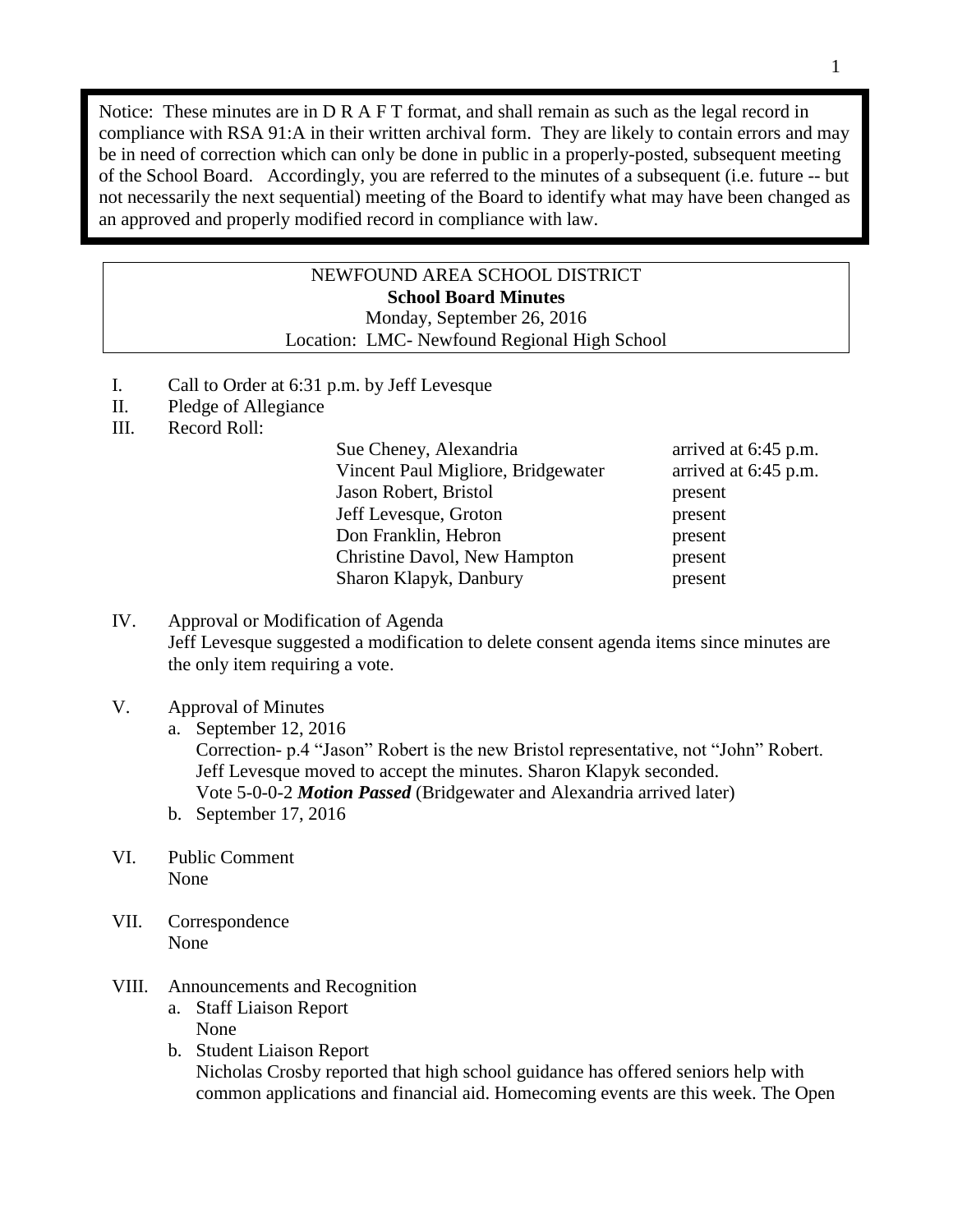House was successful with various clubs and organizations displaying information, demonstrating Socratic seminars and student panels. Two foreign exchange students were there and the overall climate was positive. Pete Cofran reported that the Unified Soccer team won their game tonight.

- c. Superintendent Report
	- Stacy Buckley reported the middle school open house held a barbeque for 250 people and the high school hosted about 150 people. Parents and guardians appreciated the opportunity to meet with teachers.
	- Hall of Fame Induction Ceremony coincides with Homecoming October 1. From 2-3 p.m. is a reception in the cafeteria and from 3-4 p.m. is the induction ceremony.
	- Saturday night football under the lights October 1 for Homecoming.
- d. Other
- IX. District Presentations (15 minutes each, with follow up Q and A)
	- a. 18-21-year-old program overview

Stacy Buckley explained that the four upcoming presentations offer a glimpse of highlights the school board has approved over the past year. First, Anne Holton said that historically the 18-21-year olds were contracted outside the district for services and sometimes the connection with those students was lost. Stephanie Burge has continued to develop Newfound Connections for students transitioning and introduced her staff: Kyrie Guyotte, Kristina Jordan and Rhonda Downing. Stephanie passed out a letter of appreciation from a mother of a transitioning student. Kyrie, Kristina and Rhonda introduced a slideshow overview of career exploration opportunities, the Bear Trap project, cooking and life skills, greenhouse, setting long and short term goals, and showed a short video of "Jayme at work." The objective of the 18-21-year old program is teaching the student to become independent.

b. Integrated preschool updates

Historically only special education students were enrolled in the preschool program. The district moved to an integrated model last year. The integrated model benefits both typically developing and special education students. Samantha Morrill and Debra Guillotte explained that Eureka Math actually starts at the preschool level so they are preparing children for later pre-K and Kindergarten. Sue Petersen, Kindergarten teacher spoke about the benefits of the preschool program. Language has improved in a language rich environment where typical students model verbal skills to special education students. Socializing is also helpful in making learning fun. B-HVS currently has twelve 3-year olds in the morning and sixteen pre-K students in the afternoon.

c. Senior Project updates (Amy Yeakel) Amy Yeakel, Extended Learning Opportunity Coordinator, presented on the changes she has implemented for the high school senior project which must be completed for one credit as a graduation requirement. The senior project is a topic chosen by the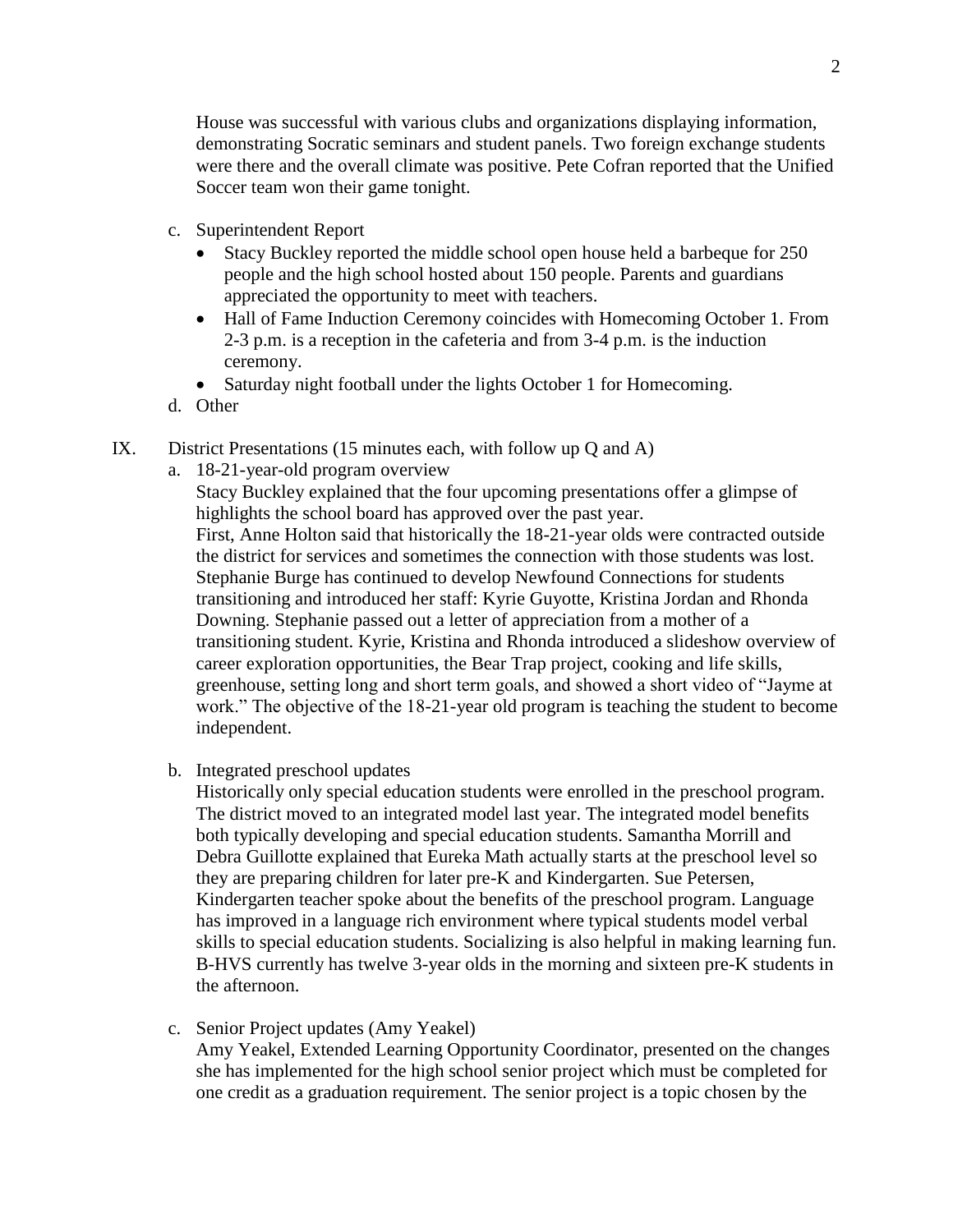student over the course of one year or more, and is well researched, cited, and presented to a team of scorers. Amy Yeakel has extended the length of the research product to six pages and switched from paper copy submission to electronic submission in google classroom. This introduced rigor and an online interface component. Student, Maddie DeCormier said her project on sign language was instigated by challenges facing her family members, so she wanted to make her project meaningful by focusing on improving communication. Board discussion was positive and thankful that the senior project is student driven.

- d. Overview of District initiative (Mindset) (Dana Andrews) Dana Andrews gave an excellent overview of the district wide initiative, Growth Mindset, that ties in with the opening day presentation on August 29. Attendees at the presentation received a book "Growth Mindset." Dana said the staff used the book for summer reading originally. The philosophy is that failure is not an end in itself, but rather failure provides feedback and can be used to get better. Dana explained what is meant by the "power of YET." Common dialog is used among teachers and staff like, "you haven't achieved success YET." Dana said, "embrace the hard part, and the learning reinforces the objective."
- X. Public Comment (on agenda items only per policy BDDH, 5-minute limit) None
- XI. Adjournment Vincent Migliore moved to adjourn at 8:15 p.m. Christine Davol seconded. Vote 7-0-0-0 *Motion Passed*

Respectfully submitted by Ruth Whittier

District Staff Present: Stacy Buckley, Superintendent Michael Limanni, Business Administrator Anne Holton, Student Services Therese Wetherington, Curriculum Coordinator Dana Andrews, Principal B-HVS Ruth Whittier, School Board Clerk Fred Robinson, Videographer Stephanie Burge, NRHS Amy Yeakel, ELO Coordinator Kyrie Guyotte, NRHS Kristina Jordan, NRHS Rhonda Downing, NRHS Debra Guillotte, B-HVS Samantha Morrill, B-HVS Nicholas Crosby, Student Liaison Maddisyn DeCormier, Senior NRHS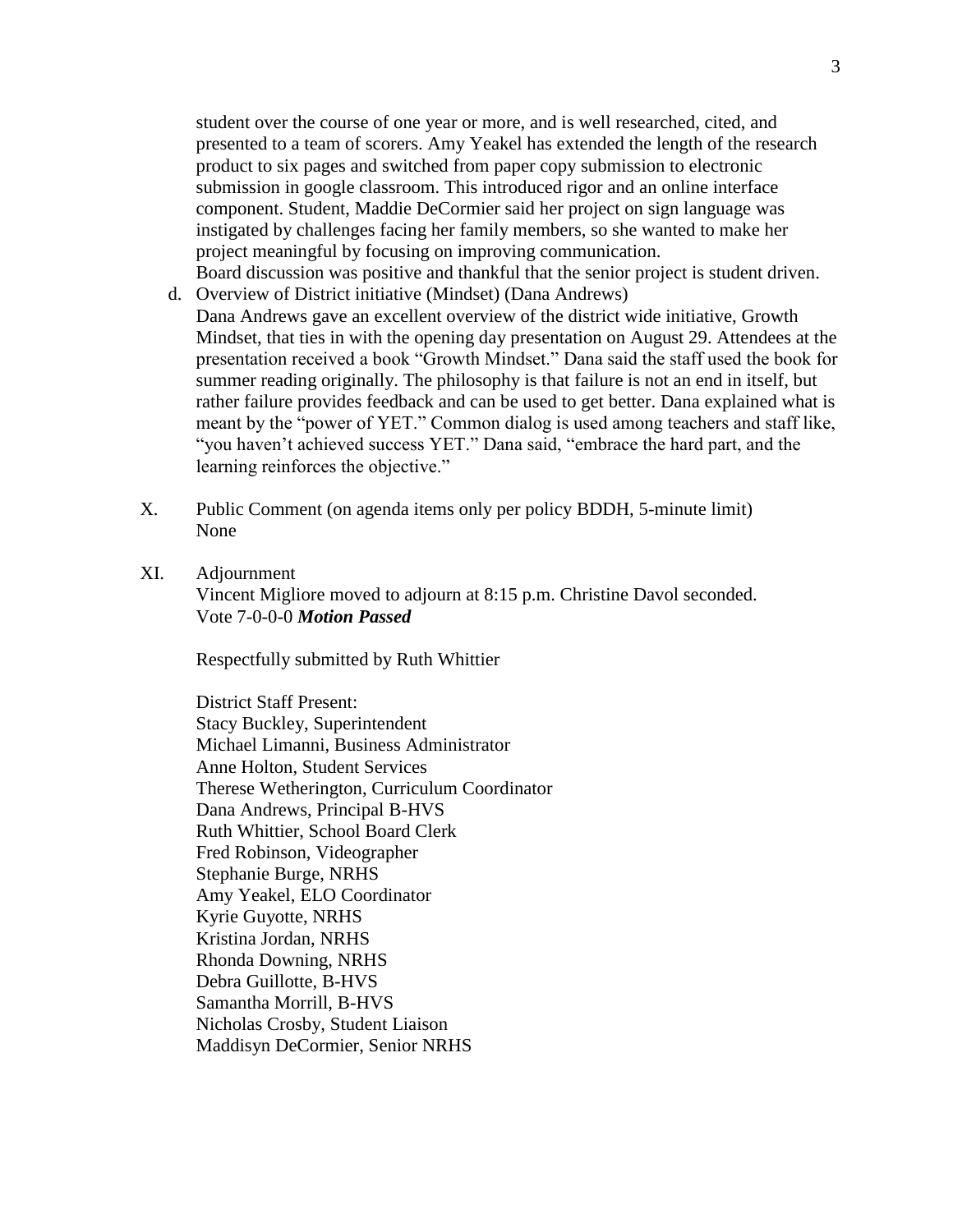## To Whom it may concern,

I am writing to let you know my personal experience with the 21 year old program. Our son is Autistic and developmentally delayed along with a rare diagnosis of Tuberous Sclerosis. He faces many daily challenges and as a parent these are always your biggest fears. Most parents are excited and happy for their children to be graduating at 18 and going out on their own and building their lives. As the parent of a handicap child I can honestly say that is not how we feel...we fear the social acceptance, we fear the little things like going to the store and being able to pay for simple things by themselves, we fear what will they do for work, we fear how will I ever transition them to the real world. You see the school environment is something they eventually grow comfortable in and find acceptance amongst their peers. But the REAL WORLD is a scary place even for us so called" NORMAL" people. When we found that the school district offered this transition program it eased our fears a little bit. Before my son graduated we all sat down as a team and outlined what we would like to see for our son .....what were HIS dreams, what were HIS goals, what were OUR dreams, what were OUR goals and objectives we wanted to see for our son. Having had the same team from his school years made this much more realistic as they knew what he was capable of and were able to set realistic, attainable goals for him. He has a had a long love with fire engines and ambulances...well let's get with the local fire department and see if they will take him on a volunteer work program, every Wednesday which quickly became his favorite day of the week he went and swept and cleaned the trucks, learned basic safety skills and built friendships he will carry on into his adulthood. Another goal was we wanted our son to be able to do simple and small cash transactions... well they designed a school store where he learned to count small change and customer service skills. Friday quickly became his second favorite day.....Another huge concern we had as parents was his daily living skills. We tend to take little things like using a microwave or cooking the simplest of meals for granted. He was able to learn how to make simple foods in cooking and also how to make cookies to turn around and sell in the school store. On Tuesday he learned compassion and patience by going to the nursing home in town. He swept and mopped there and once again made friends that he still talks about today. On Monday's they would go to the local grocery store with their list that they made up for the school store and purchase the needed products. Again our son was able to use real money and learn how to pay for his products. The girls at the store still tell me they miss my son. This year was especially exciting for him as the greenhouse was finally up and ready for use. My son learned to plant seeds and plants and how to take care of them. This was another favorite of his and he looked forward to his weekly work in it. In Feb my son transitioned from this wonderful program into the Lakes Region Adult Daily Program. This was an especially scary time for me and his father. The fear of the unknown is always the worst, but this awesome team of people stemming from the special education director, Mrs. DiFabio, his one on one aid Mrs. Downing, to Mrs. Guyotte, to Mrs. Barnett and to all the other awesome people who helped for so many years with him and made this transition seamless. They allowed my son to still come and be a part of the school store on Fridays, they allowed him to come water and take care of the plants at the greenhouse, they invited him to open house at night